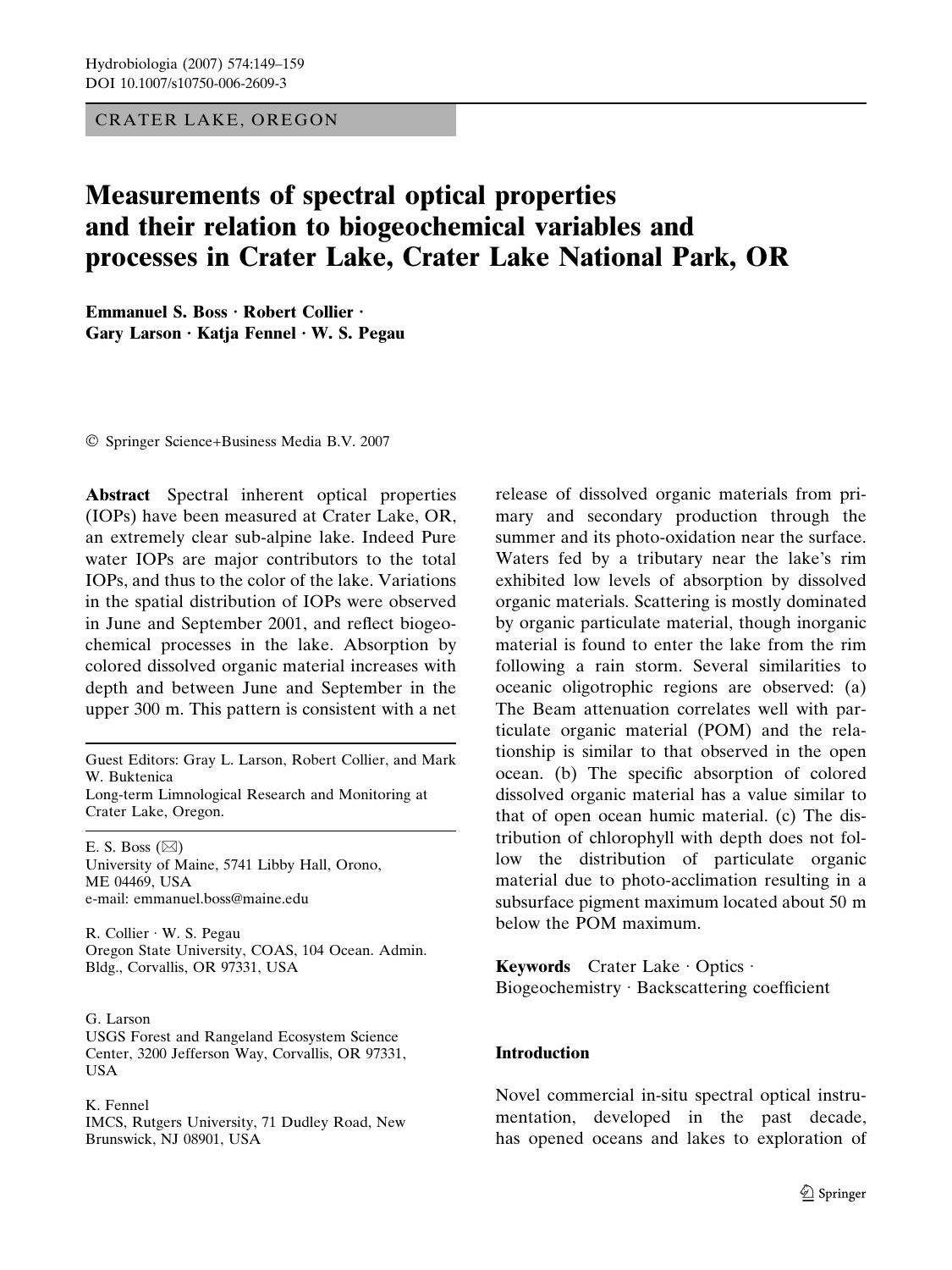biogeochemical processes at sub-1 m scales, scales, which have not been accessible previously. From a data poor field, with only a handful of absorption spectra measured per water column, hydrological optics has become a data rich field with spectra generated at sub-Hz and thus at sub-1 m resolution. Until the recent development of a commercial in-situ spectral absorption and attenuation sensor (Moore et al., 1997) and backscattering sensors (Maffione & Dana, 1997; Zaneveld et al., 2003), absorption and backscattering were not measured in high resolution, routinely, and in-situ.

The absorption and backscattering coefficients are important inherent optical properties, in particular since they are tightly linked to the color of a water body (e.g., Gordon et al., 1988). The link between the color of a water body and its inherent optical properties (properties not affected by the illumination conditions such as absorption, scattering, and attenuation, hereafter IOP) is provided by the radiative-transfer equation (e.g., Mobley, 1994); knowledge of the IOP and the illumination conditions is sufficient to predict the color of the lake that will be perceived by an observer.

IOP are routinely inverted to provide information about the concentration and nature of the particulates and dissolved substances in aquatic environments. Inversions of IOP have been used to estimate the volume of total suspended matter from beam attenuation (Spinrad & Zaneveld, 1982), particulate organic matter concentration from beam attenuation (Bishop, 1999), dissolved organic matter concentration from absorption by dissolved material (e.g., review by Blough & Green, 1995), chlorophyll concentration from fluorescence or particulate absorption, particulate size distribution from spectral particulate beam attenuation (Boss et al., 2001a), and bulk particulate composition from the particulate backscattering ratio (Twardowski et al., 2001; Boss et al., 2004).

Measurements of IOP in lakes have mostly been limited to single-beam transmissometers and land-based spectrophotometry (e.g., review by Bukata et al., 1995). In this paper we present data of spectral IOP measured in-situ in Crater Lake, OR.

Crater Lake is a sub-alpine lake (Altitude 1,883 m), 589 m deep (deepest in the US), and enclosed by a volcano's caldera with a radius of nearly 3 km at the lake's surface (Klimasauskas et al., 2002). Crater Lake has been a natural laboratory for hydrological optics for nearly 70 years. Pettit (1936) performed measurements of spectral backscattering there and found them to be comparable to distilled water. Smith & Baker (1981) used it as part of their dataset to determine the absorption of the clearest natural waters. In this paper we present the first spectral IOP measurements in Crater Lake. The clarity of Crater Lake provides a challenge to the novel spectral IOP instrumentation, since the signal is very weak. If this instrumentation is found to work satisfactorily at Crater Lake, it is likely to perform well in most natural conditions (assuming that the path-length is reduced in very turbid waters).

# Material and methods

# Sampling

Data were collected during two sampling periods. In June 2001 we sampled following a rain storm. We sampled at two stations in the lake. Sta. 13, over the deepest area of the lake  $(42^{\circ}56' \text{ N},$ 122°06′ W), was sampled on two consecutive days (June 28–29) down to 300 m depth (a subset of these data was analyzed in Fennel & Boss, 2003). On June 28 we also sampled a shallow (6 m) station where a turbid whitish stream of water flowed into the lake from the caldera walls. We returned to Sta. 13 on September 19th and sampled to within 20 m of the lake's bottom (596 m).

Data collection and method of analysis

Spectral absorption and attenuation, hydrographic properties and spectral backscattering were measured on a winched package with a single WETLabs' ac-9, a SeaBird SBE25 and a HobiLabs Hydroscat-6 (HS-6), respectively. Additionally, a WETLabs' Eco-VSF was used to measure backscattering in September.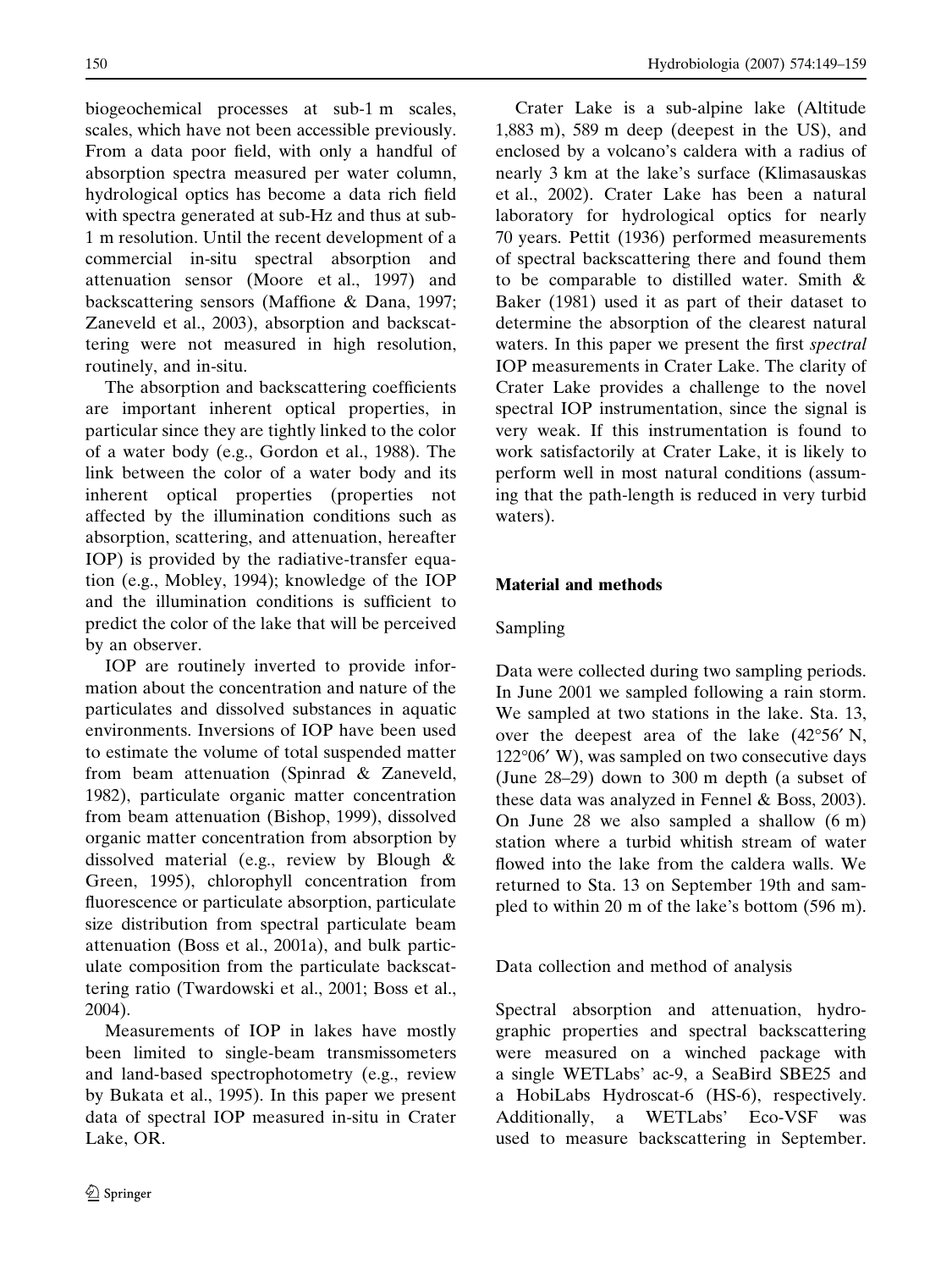Chlorophyll fluorescence was measured with a WETLabs WetStar. At each station two repeated casts were taken, one of which had  $0.2 \mu m$  filters (Gelman Suporcap 100) one attached to each intakes of the absorption, and attenuation tubes of the ac-9 for the measurements of CDM absorption (Colored Dissolved Material, operationally material that goes through a  $0.2 \mu m$ filter). In September we also used a  $1 \mu m$  filter (Whatman Capsule) at each intake of the ac-9. New filters were used for each field campaign.

Data were binned to 1 m bins by computing the median of the properties in that bin. Particulate properties were computed by subtracting the binned measurement in a vertical profile of spectral absorption and attenuation with the  $0.2 \mu m$  pre-filter from a profile performed without a filter. Some errors may be caused by the temporal departure between the two measurements (approximately 30 min), given the presence of internal waves confirmed in temperature profiles. However, these departures are likely to result in small uncertainties in the derived particulate absorption and attenuation due to the slowly varying profile of CDM with depth (see below). Note that differences between two successive measurements, with and without filter, result in a particulate profile that is independent of the instrument calibration (assuming we sample the same waters). Thus the likely errors of the measurements of absorption and attenuation are limited by the precision of the instrument  $(\pm 0.001 \text{ m}^{-1})$  and the environmental variability and not the accuracy of the calibration (performed with pure water before and after the cruise at the author's lab following the method of Twardowski et al., 1999). Note that an additional uncertainty may be caused by changes in filter efficiency with use. Consistency of CDM values between consecutive profiles (not shown) suggested that this was not a significant problem during the deployments.

Backscattering by particles with the HS-6 (measures scattering at one angle, centered about a scattering angle of  $140^{\circ}$ ) was computed using the method outlined in Boss & Pegau (2001). The volume scattering function measured (of water and particles) was multiplied by a factor of 1.12 to account for a correction in the calibration factor due to Spectralon reflectivity that has been detected in Dec. 2002 (D. Dana, personal communication, 2004). Application of this factor resulted in an improved agreement between the different ways of estimating the backscattering coefficient than achieved in Boss et al. (2004) (see below). The Eco-VSF (measures scattering at three angles in the back direction, centered at 100, 125, and  $150^{\circ}$ ) was processed following Zaneveld et al. (2003). We had problems with two wavelengths of the HS-6; the 555-channel was observed to shift values within casts in a manner uncorrelated with the other wavelengths and to have the largest standard deviation during calibration. The 676 nm channel was highly correlated with chlorophyll concentration (probably due to its recording of some chlorophyll fluorescence excited at 676 and emitted at 681 nm), unlike the remaining four channels. We therefore present only four channels (440, 488, 530, 620 nm) of the HS-6 data (Fig. 1).

It is interesting to note that the contribution of molecular backscattering by pure water to the total backscattering coefficient in our measurements (the sum of water and particulate backscattering) varies from nearly 60% to 30%



Fig. 1 Vertical distribution of the particulate backscattering coefficient obtained at four wavelengths (HS-6) and at a single wavelength (Eco-VSF) on Sep. 19, 2001 at St. 13. The straight lines, denotes the values of backscattering by pure water based on Morel (1974). The regression between the backscattering coefficients at 530 nm between the measurements by the two backscattering instruments is  $b_{\text{bp}}$ (530, EcoVSF) = 0.97 $b_{\text{bp}}$ (530, HS6), and the correlation coefficient between them is 0.97. The spike in the HS-6 (530 nm) could not be explained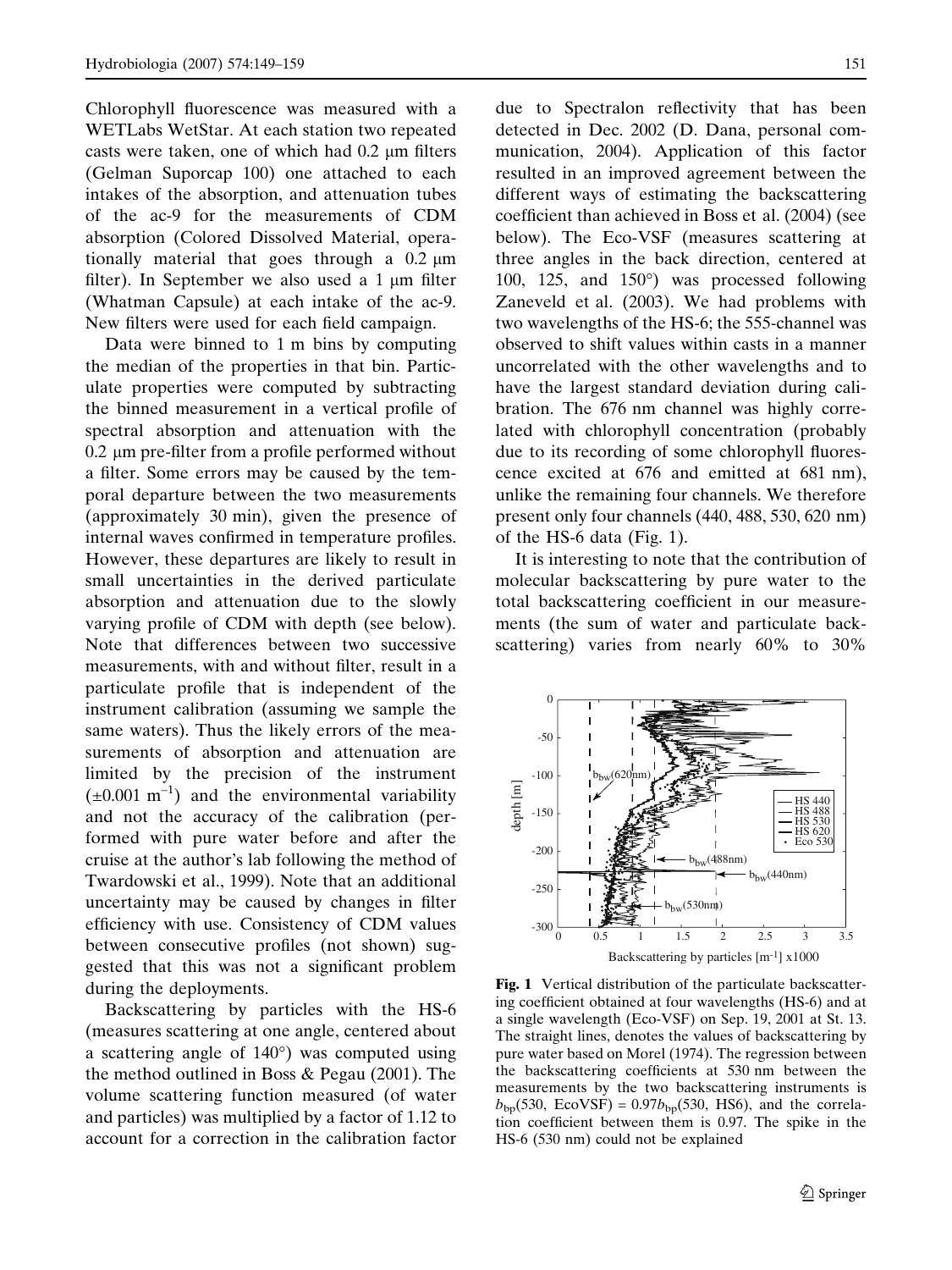between blue and red wavelengths at depth (Fig. 1). In the calculation of particulate backscattering the contribution from water was subtracted out of the total backscattering assuming the backscattering by water to be constant and equal to the values of Morel (1974). The remaining backscattering is attributed to particles as it is customary, to assume a negligible contribution of CDM to scattering and backscattering (e.g., Mobley, 1994).

Chlorophyll concentration was estimated in three ways:

- 1. Chlorophyll fluorescence (WETLabs Wet-Star) calibrated against chlorophyll estimates from discrete samples analyzed with HPLC.
- 2. The line-height of the chlorophyll absorption peak in the red: ([chl] =  $\{a_p(676) (39/65 \cdot a_{\rm p}(650) + 26/65 \cdot a_{\rm p}(715))$  \/0.014), e.g., Davis et al. (1997), where  $a<sub>p</sub>$  denotes particulate absorption, and the wavelength is given in brackets. The value of the chlorophyll-specific absorption,  $a^*(676)$  = 0.014  $m^2$  g chl<sup>-1</sup> used here is consistent with published literature values for the oceanic assemblages of phytoplankton (e.g., Sosik & Mitchell, 1995) and was chosen here based on regression of HPLC determina-



Fig. 2 Comparison between three estimates of chlorophyll; WetStar fluorometer (bold black line), chlorophyll estimated from particulate absorption line height (black), and HPLC (asterisks) based on measurements at St. 13, Sep. 19, 2001. Note that, unlike fluorescence, the absorption estimate of chlorophyll concentration does not suffer from non-photochemical quenching near the surface

tion of [chl] versus absorption based [chl].  $a^*(676)$  is likely to vary with depth, as packaging within cells changes its value. Published values of  $a*(676)$  vary from 0.008 m<sup>2</sup> g chl<sup>-1</sup> to 0.023 m<sup>2</sup> g chl<sup>-1</sup> (Bricaud et al., 1995; Sosik & Mitchell, 1995).

3. Discrete chlorophyll concentration obtained with HPLC.

The squared correlation coefficient between the chlorophyll fluorescence and absorption is  $R^2 = 0.83$  (Fig. 2,  $N = 570$ ). The absorption estimated [chl] has the advantage of not suffering from near-surface non-photochemical quenching which reduces the fluorescence-yield of phytoplankton exposed to high light near the surface. The uncertainty for the absorption-estimated [chl] is  $\pm 0.2 \mu g l^{-1}$  (~mg m<sup>-3</sup>) based on the uncertainty in ac-9 measurements (see below, and not taking into account the possible bias in  $a^*$ which is likely to add and uncertainty of  $\pm 30\%$ ). Negative values  $(-0.05 \text{ µg l}^{-1})$  in absorption based chlorophyll estimates observed in Fig. 2 are indicative of too big a removal of the detrital absorption from the particulate absorption in the calculation of phytoplankton absorption at 676 nm. Note that these values are well below the uncertainty in the absorption-based chlorophyll.

Slopes of the particulate size distribution (the ''PSD slope'') were estimated from the attenuation spectrum by fitting a hyperbolic function to the particulate attenuation spectrum (e.g., Boss et al., 2001a). This method provides an estimate for the broad PSD slope assuming a hyperbolic particulate PSD (see Boss et al., 2001b, for a critical analysis of the assumptions). This method provides an estimate of the spatial changes in the mean particle size. We fitted a similar function to the particulate backscattering spectrum to assess whether there is any relation between this spectrum and that of particulate beam attenuation, and found no significant relation between the two (not shown). If the particles were non-absorbing and the measurements were error free we would have expected the slopes to be similar based on Mie theory (Morel, 1973).

Bulk particulate index of refraction was estimated using the method of Twardowski et al.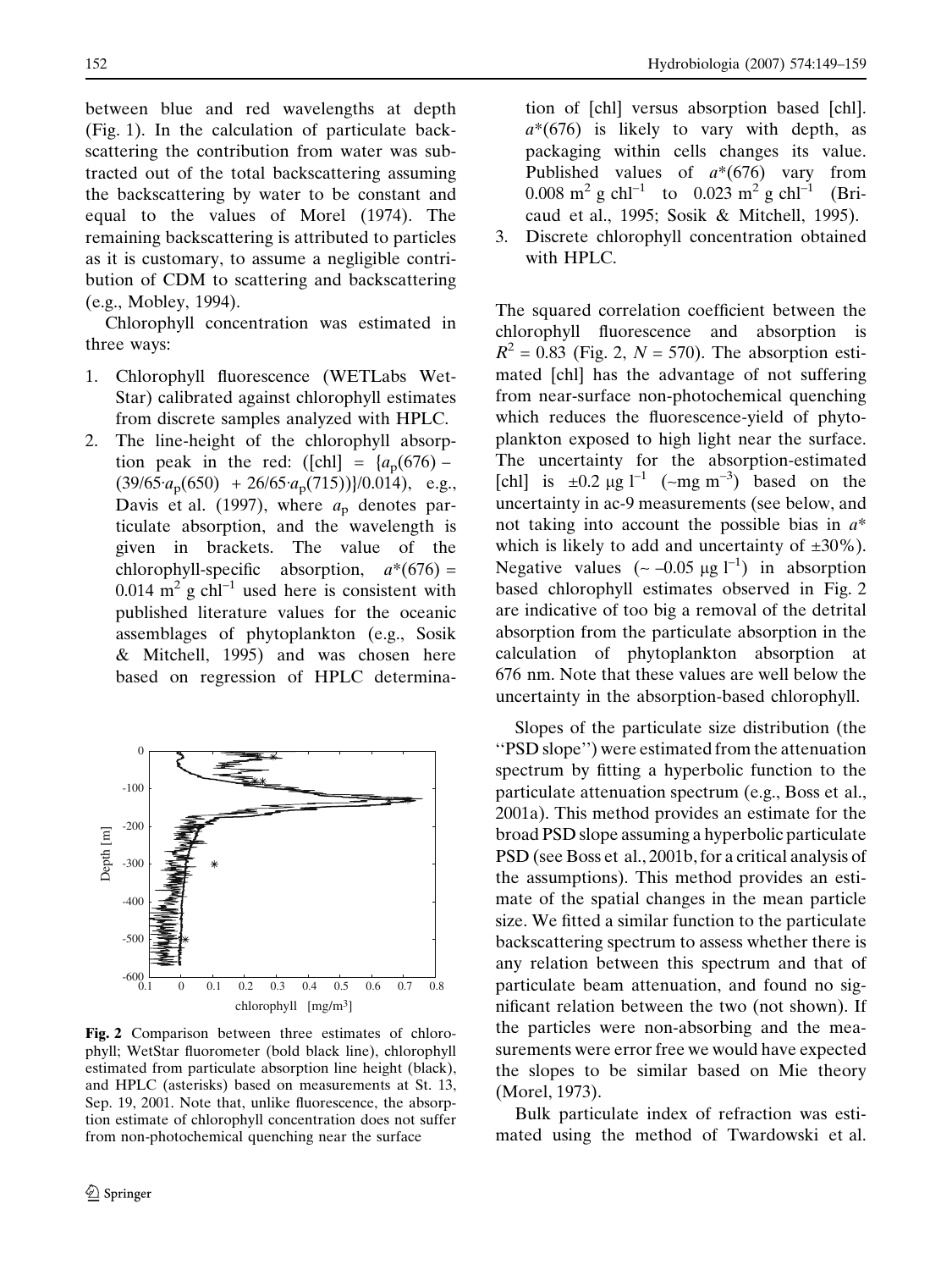(2001). The bulk index of refraction provides an insight into the particulate composition; phytoplankton and detritus tend to have a low index of refraction  $(n = 1.02-1.1)$  due to a large water fraction while inorganic particles have a larger index of refraction ( $n = 1.12{\text -}1.24$ ) (see Twardowski et al., 2001; Boss et al., 2004, for detailed discussion). Twardowski et al. (2001) developed a method to obtain information on the bulk index of refraction from knowledge of the particulate size distribution and the particulate backscattering ratio (the ratio of particulate backscattering to particulate scattering). Assuming the particulate size distribution (PSD) to be hyperbolic, a relationship has been found between the hyperbolic slope of the PSD and the spectral slope of particulate beam attenuation (e.g., Boss et al., 2001a, and references therein).

Discrete samples for chlorophyll and particulate organic carbon (POC) were collected in September and processed with the same methods as in Urbach et al. (2001). In addition, cells were collected in September for Flow-cytometric analysis.

### Uncertainties in measurements

While with calibration, the error of the ac-9 are assumed to be  $O(0.005 \text{ m}^{-1})$  (Twardowski et al., 1999) we estimate the particulate absorption and attenuation measurement presented here to be accurate to within  $O(0.002 \text{ m}^{-1})$ . This is because the values for the particulate attenuation and absorption were measured using a single instrument deployed with and without a pre-filter. Assuming the in-water properties to stay constant between the two consecutive profiles (30 min) the uncertainty is only limited by the instrument precision  $(0.001 \text{ m}^{-1})$  and stability of the instrument measuring the same waters  $O(0.002 \text{ m}^{-1})$ . Note that changes in filter efficiency with time would increase these uncertainties. As noted above, we have not noticed changes in CDM concentration at depth between consecutive profiles, indicating no noticeable change in filter performance.

Note, however, that to this date there is a large uncertainty in the particulate absorption in the blue region of the spectrum due to issues associated with the scattering correction of particulate absorption. Different methods of the ''Scattering correction'' (e.g., Zaneveld et al., 1994) deviate by up to 20% in their estimate of absorption in the blue, while converging towards the red part of the spectrum. The scattering correction method used here was method 3 of Zaneveld et al. (1994), in which a fixed portion of scattering is removed from the measured absorption. The proportion of scattering that is removed equals the measured ratio of absorption and scattering at 715 nm, consistent with assuming zero absorption by particles at 715 nm. Uncertainty in colored dissolved material absorption (CDM) is 0.005  $m^{-1}$ , a sizable uncertainty relative to the absolute CDM absorption measured in Crater Lake. To reduce this uncertainty the two independent measurements of CDM absorption obtained by the a- and c-sides of the ac-9 were averaged, reducing the uncertainty to  $0.0035$  m<sup>-1</sup>.

Backscattering errors are assumed to be smaller than 15% of the signal based on uncertainties in converting light backscattered at 140 to the backscattering coefficient (Maffione & Dana, 1997; Boss et al., 2004). An additional uncertainty based on variability in the instruments' calibration history is  $\pm 0.0002$  m<sup>-1</sup> (D. Dana, 2004, personal communication). Comparison of particulate backscattering estimates at 530 nm based on the two backscattering instruments reveals that the two are highly correlated  $(R^2 = 0.94, N = 298)$ , with the Eco-VSF being on average 0.97 times the HS-6 and with an offset that is not significantly different from zero (Fig. 1). This is an excellent agreement, in particular given that the two instruments are calibrated differently and that the backscattering coefficient is computed differently from each measurement (Zaneveld et al., 2003). It also indicates that the uncertainties quoted above are probably too conservative.

Uncertainties in the particulate backscattering ratio, the ratio of backscattering to total scattering, are likely to be less than 20%, based on propagating the errors of scattering and backscattering. Uncertainties in the discrete measurements were estimated from replicate samples and are  $0.05$  mg  $l^{-1}$ for chlorophyll and nearly 30% for POC.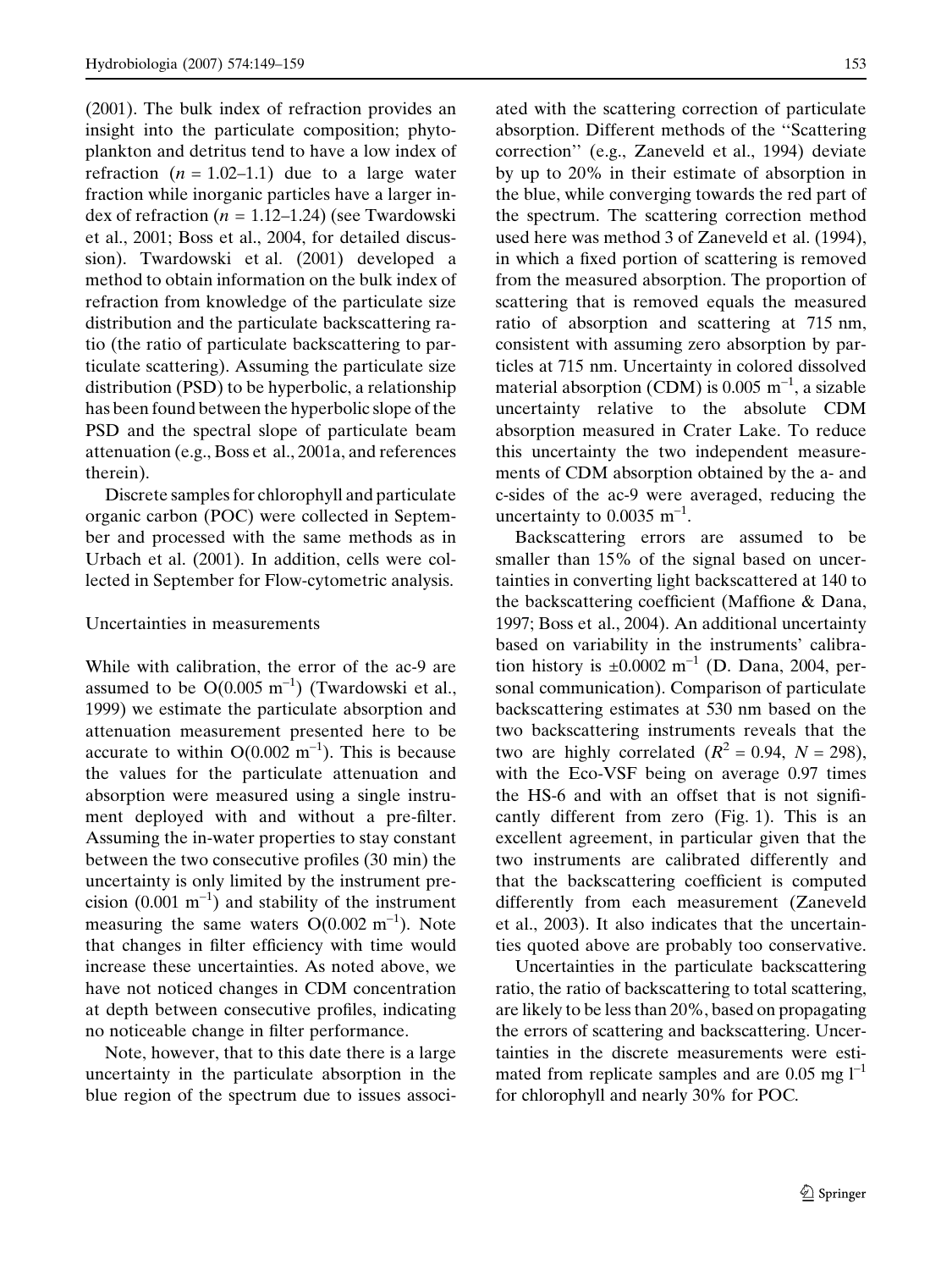Fig. 3 Measurements of temperature, particulate attenuation at 650 nm, and chlorophyll (absorption based) as function of depth (top row) and of particulate attenuation at 650 nm, and chlorophyll as function of temperature (bottom row). Measurements were taken at St. 13 on June 28 (thin) and June 29 (bold), 2001



## Results

Spatial and temporal variability in particulate properties

The profiles of particulate properties in June vary strongly between the 2 days of sampling (Figs. 3, 4). This variability is mostly due to the activity of large internal waves (amplitude >20 m) set up by a storm that passed by a day prior to sampling. When plotted against temperature, both chlorophyll and beam attenuation are very similar for both sampling days, indicating the (mostly) conservative behavior of these properties in the presence of internal waves over a single day.

Particulate properties vary in the water column as function of depth and differ between the June and September sampling periods (Figs. 4, 5). There does not seem to be a relation between particulate properties and stratification except for the elevated phytoplankton biomass near the surface in September. The vertical distribution of the backscattering coefficient is similar to the beam attenuation in September but not in June. The resulting change in the backscattering ratio with depth in June, suggests a change in the bulk particulate composition with depth.

# Beam-c and POC

When regressing the discrete particulate organic carbon measurements (POC, mmol C  $m^{-3}$ ) and the particulate beam attenuation measurements  $(c_p, m^{-1}$ , extrapolated to 660 from measurements at 650 and 676) we find:

$$
c_p(660) = \text{POC}^* 0.032 - 0.024 (R^2 = 0.996).
$$

This regression is similar to that found by Gunderson et al. (1998) for the Arabian Sea (0.031 and – 0.007, for slope and intercept, respectively). While the correlation coefficient is high, the confidence in the slope and intercept is low due to the 30% difference between replicate measurements of POC (we used the mean of the replicates to derive the regression). Given that large uncertainty, the regression is also consistent with data from Station Aloha near Hawaii (Fennel & Boss, 2003) and the Southern ocean (Gardner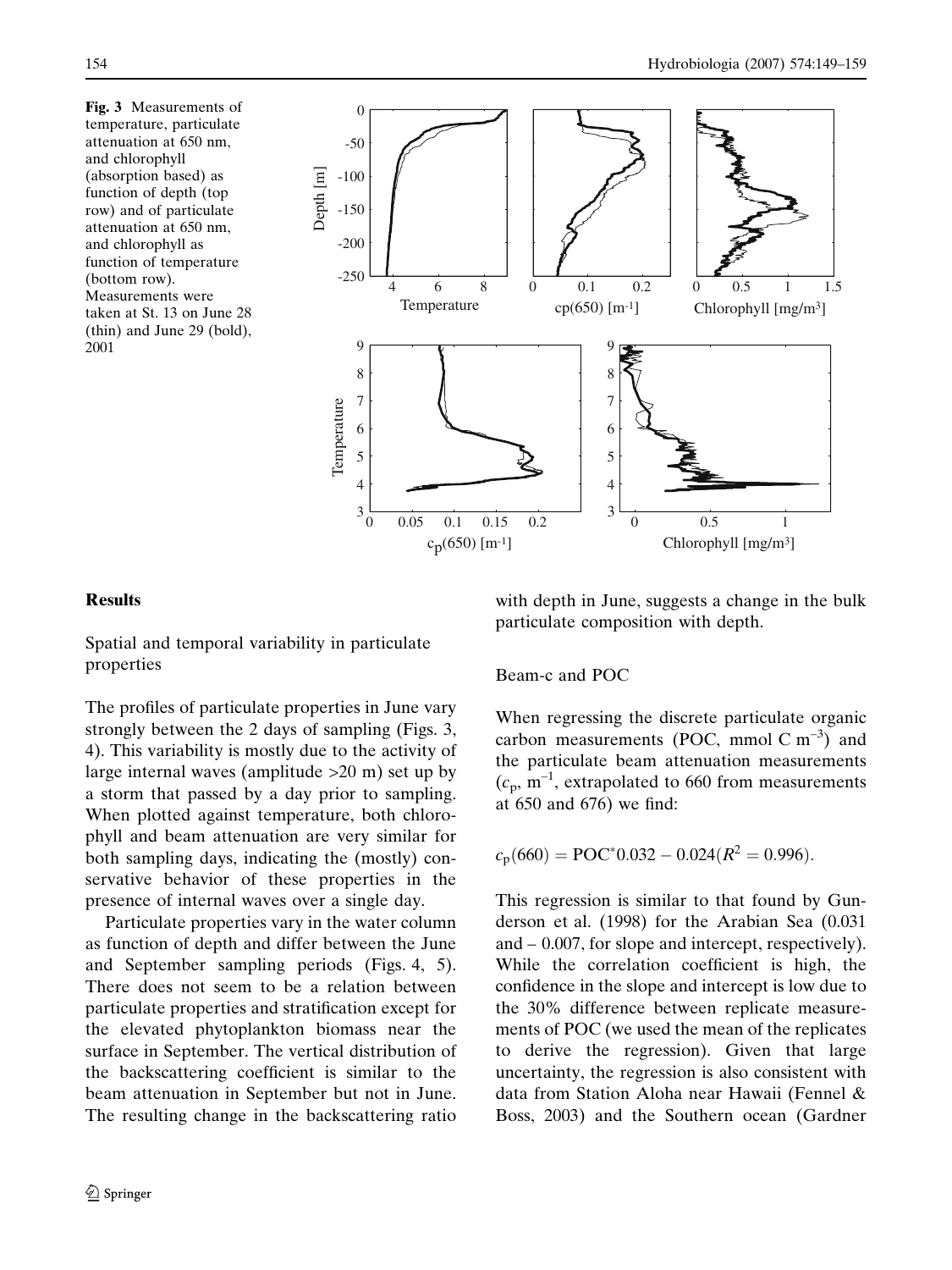Fig. 4 Measurements of temperature (4 casts), chlorophyll (absorption based), particulate backscattering, particulate beam attenuation, backscattering ratio, and the spectral slope of beam attenuation at St. 13 on June 28 (thin) and June 29 (bold), 2001. Two of the four temperature casts and the chlorophyll and beam attenuation data are the same as those in Fig. 3



et al., 2000) where the slopes were found to be  $O(0.02[m^{-1} \text{ (mmol C m}^{-3})^{-1}]).$ 

## Chlorophyll versus biomass

In both sampling periods we observed chlorophyll and particulate attenuation to be decoupled. Similar decoupling between phytoplankton biovolume and chlorophyll has been observed in past measurements in Crater Lake (McIntire et al., 1996: Fig. 5). The decoupling is due to phytoplankton photo-acclimation, which is characterized by a typical nearly exponential increase in the chlorophyll/ $c<sub>p</sub>$  ratio and the ratio of chlorophyll/phytoplankton-bio-volume from the surface down to the chlorophyll maximum (e.g., Kitchen & Zaneveld, 1990; Fennel & Boss, 2003: Fig. 7). This relationship is discussed in more depth in Fennel & Boss (2003), and illustrates the problem associated with using chlorophyll as a proxy phytoplankton biomass when analyzing vertical profiles.

### Contribution of sub-micron particles

Sub-micron particles are found to contribute nearly 30% of chlorophyll at the chlorophyll maximum in September (Fig. 5), though their contribution to absorption or attenuation is less

than 20%. Flow-cytometric analysis of samples from the lake (Sherr & Sherr, personal communication, 2002) indicates that the phytoplankton sampled on the same day are neither Synechococcus nor Prochlorococcus, the dominating submicron nano-phytoplankton in the oceans (based on fluorescence and scattering characteristics). We currently do not know the taxonomy of these sub-micron particles that are observed to contribute significantly to the optical properties of Crate Lake. McIntire et al. (1996) observed the presence of several species of picoplankton with diameters on the order of  $1 \mu m$  but could not identify microscopically smaller cells.

#### Size distribution

Changes in the slope of the beam attenuation between June and September are consistent with, in general, smaller particle size in September than in June, except right next to the surface. This is consistent with the surface waters at Crater Lake being regularly dominated by the relatively large and elongated (about  $70 \mu m$  long and a few micron wide) diatom Nitzschia gracilis in August and September (McIntire et al., 1996). In both sampling seasons, the chlorophyll maximum region is dominated by particles with a similar size distribution ( $c_p$  slope ~1).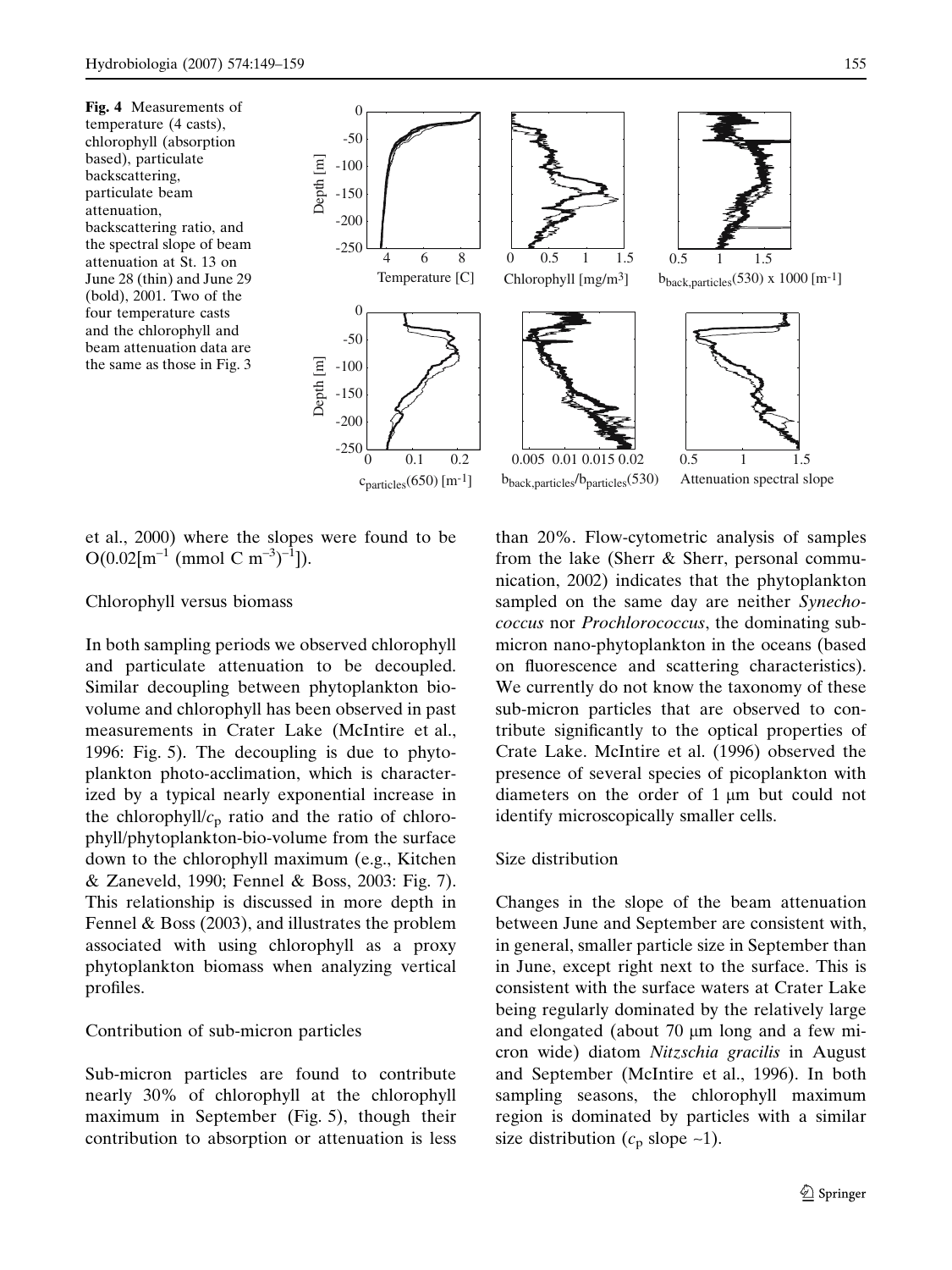

Fig. 5 Measurements of temperature, chlorophyll (absorption based), particulate backscattering, particulate beam attenuation, particulate backscattering ratio, and the spectral slope of particulate beam attenuation at St. 13 on Sep 19, 2001. The thin line represents total particulate

# Particulate composition and their bulk index of refraction

Sampling in June near the caldera's wall, in waters fed to the lake by a tributary, reveals a level of particulate attenuation nearly five times higher than that found near the surface at St. 13. These waters are dominated by particulate material (Fig. 6) with a ratio of particulate scattering to particulate attenuation greater than 0.93. This material has a backscattering ratio greater than 0.017 and a beam attenuation slope of nearly 1.2. Based on the analysis of Twardowski et al. (2001; Fig. 7 here) this is likely to be inorganic material, characteristic of clay minerals. This material is likely contributing to the relatively high backscattering ratio observed for the surface waters and the waters below the chlorophyll maxima at St. 13 (Fig. 7). At 50 m, however, the water of St. 13 has a backscattering ratio characteristic of organic material such as phytoplankton  $(0.005)$ .

The bulk index of refraction at St. 13 in September is found to be low  $\left($  < 1.1) consistent with

organic, phytoplankton, and detritus (Fig. 7). The particles with the highest index of refraction are located below 200 m. This may be due to a mix of detrital particles (e.g., inorganic phytoplankton shells, small inorganic particles) and heterotrophic organisms. The variability in estimated PSD slope and index of refraction the full water column of Crater Lake is indicative of the different assemblages of particles that occupy different depths of the lake.

measurements while the bold line represents the fraction smaller than 1  $\mu$ m. Stars represent discrete chlorophyll-a (HPLC) and POC measurements. HydroScat-6 backscattering is denoted by a black line and extends only to 300 m. Eco-VSF backscattering is denoted in gray

# Colored dissolved material and DOM

Absorption by dissolved material at 440 nm increases monotonically with depth in June while having a subsurface maximum at 130 m in September (Fig. 8). Between June and September it increases mostly between 100 m and 300 m, below the layer of maximum attenuation (maximum POC and phytoplankton biomass), and in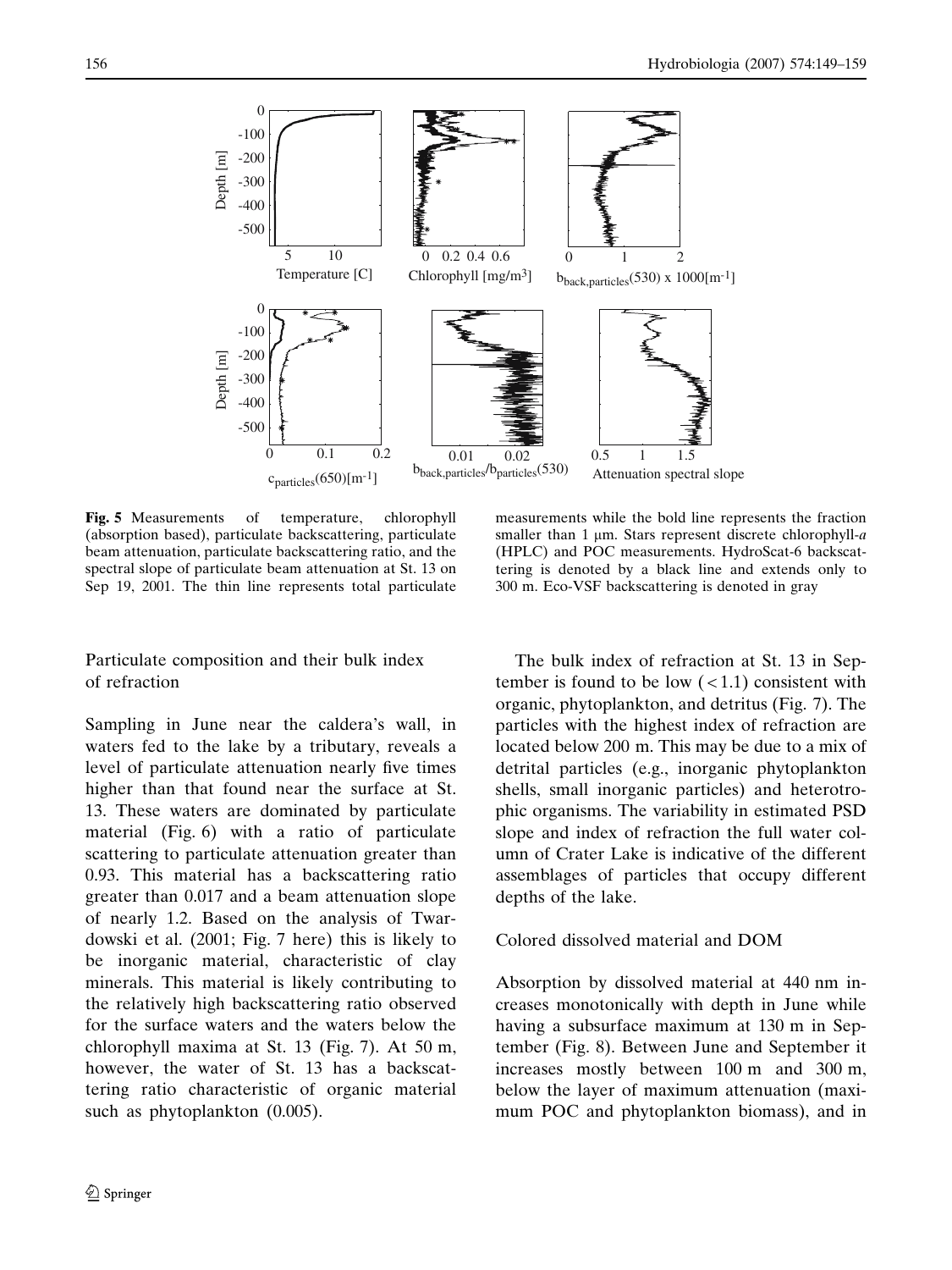Fig. 6 Spectra of particulate attenuation  $(c_p)$ , particulate scattering  $(b_p)$ , particulate absorption  $(a_p)$ , dissolved absorption  $(a_{CDM})$  and particulate backscattering  $(b_{bp}$ , multiplied by 50) averaged over 1 m at a station near the edge of the caldera where a stream entered into the lake on June 28, 2001 (black lines). Highest values were measured closest to the bottom and decreased monotonically towards the surface. Gray lines denote the same properties in the upper 10 m at the center of the lake (st. 13)



the area of maximum particulate gradient. The observed accumulation is consistent with a release of dissolved organic material as a byproduct of primary and secondary production within the water column and near the bottom (where a slight increase in CDM is also observed). The dissolved absorption measured near the tributary in June is similar in magnitude to that at the center of the lake (Fig. 6), implying that no significant colored dissolved material (and by conjunction no significant amount of dissolved material) is input into the lake from the caldera's rim at that location. Unfortunately, large uncertainties in CDM values ( $\pm 0.0035$  m<sup>-1</sup>) did not allow us to compute a reliable CDM spectral slope (e.g., spectra in Fig. 6).

Past measurements of total organic carbon (TOC) at Crater Lake suggest a background value of about 0.1 g C  $\text{m}^{-3}$ , dominated by dissolved organic carbon (DOC) (Urbach et al., 2001; Hargreaves et al., 2007). This magnitude of DOC is at least a factor of five lower than open ocean values (compared to values found in the Bermuda Atlantic and the Hawaiian Ocean time series). For an absorption value of  $0.01 \pm 0.003$  m<sup>-1</sup> at 440 nm (Fig. 8) it implies a DOC specific absorption coefficient of

 $0.001 \pm 0.0005$  m<sup>2</sup> (g C)<sup>-1</sup>. This value of the CDM specific absorption is very low and similar to values measured for marine humic acid (Blough & Green, 1995).



Fig. 7 Diagram depicting the backscattering-ratio against the estimated slope of the particulate size distribution (computed as  $3 +$  spectral slope of  $c_p$ ) for profile data collected at St. 13, Sep. 19 2001. Contours represent lines of equal index of refraction  $(n)$  based on Mie theory (see Twardowski et al., 2001; Boss et al., 2004). The +-sign denotes the backscattering ratio based on measurements with the HS-6 for the upper 300 m, while the dots denote the backscattering ratio based on the Eco-VSF, both at 530 nm. Low values of the bulk index of refraction (1.02– 1.1) imply dominance by organic material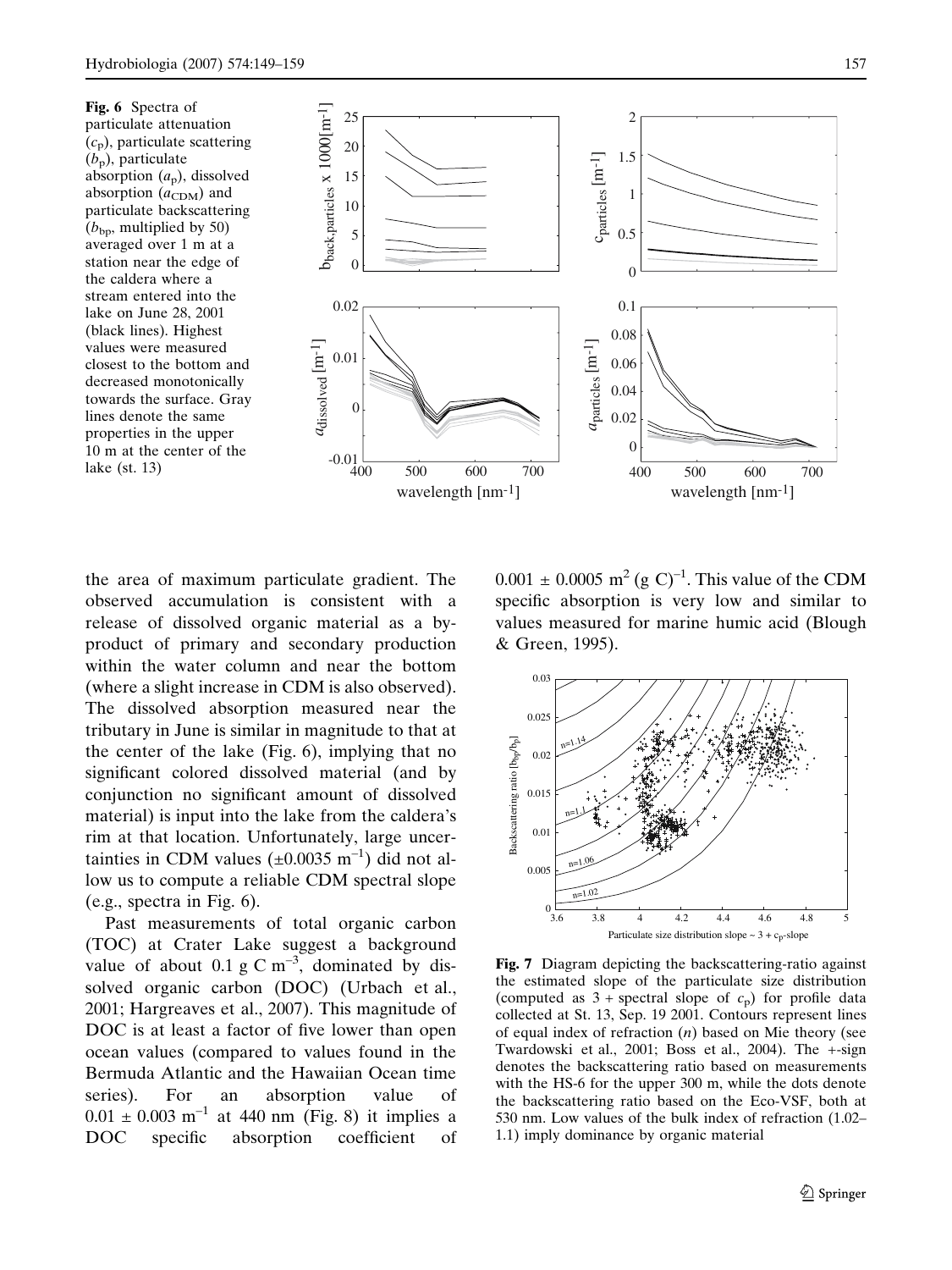

Fig. 8 Distribution of absorption by colored dissolved material at 440 nm in June (thin) and September (bold) 2001. The June profile is an average of the profiles measured on both days (28 and 29 June). Note that the uncertainty in the CDM measurement is  $0.0035 \text{ m}^{-1}$ , which is large compared to measurement (see Methods section)

#### **Discussion**

We find modern optical sensors to perform well despite the clarity of Crater Lake. These sensors provide us with high vertical resolution measurements of optical proxies of biogeochemical variables, which cannot be achieved using standard techniques.

The picture that emerges from the measurements is that the waters of Carter Lake are highly stratified optically in June and September at depths where density stratification is weak. Large amplitude internal waves were observed and may provide an important mechanism for bringing nutrients closer to the surface. Photo-acclimation in phytoplankton causes a decorrelation of the particulate beam attenuation (and also POC and phytoplankton bio-volume) and chlorophyll concentration; Chlorophyll exhibits a maximum 40– 50 m deeper than that of POC.

Interestingly, optical estimates and vertical distribution of POC, and chlorophyll compare well with the relationships and distributions observed in open ocean environments. In addition, the specific absorption of CDM is found comparable to that of oceanic humic materials. These similarities suggest that biogeochemical lake studies may be relevant for understanding oceanic processes.

Sub-micron particles are found to contribute significantly to the chlorophyll concentration. To this date we do not know what are the organisms dominating this fraction in Crater Lake (McIntire, 2002, personal communication). CDM absorption, a proxy for dissolved organic material, is found to increase from spring to fall, most likely a byproduct of primary and secondary production.

The instruments we have used for this study lend themselves to autonomous deployment on moorings. We strongly encourage such deployment in Crater Lake and similar environments to obtain measurements of biogeochemical proxies with high temporal resolution. Such deployments will allow the study of the lake response to forcing varying from episodic events to climate change. Real-time broadcast of the data can be used for adaptive sampling, where field sampling is driven by observed changes in the lake hydrographic and optical properties.

Acknowledgements We thank F. Baratange for assistance in the field and lab. Thanks to L. Eisner, F. Prahl, E. and B. Sherr for the analysis of the discrete samples. Comments by T. Swift and two anonymous reviewers are gratefully acknowledged. This work as been funded by the United States Geological Survey. The instrumentation used was purchased with funding by ONR and NASA to S. Pegau and E. Boss.

### References

- Bishop, J. K. B., 1999. Transmissometer measurement of POC. Deep-Sea Research I 46: 353–369.
- Blough, N. V. & S. A. Green, 1995. Spectroscopic characterization and remote sensing of non living organic matter. In Zepp R. G. & C. Sonntag (eds), The Role of Non-living Organic Matter in the Earth's Carbon Cycle. Willey, Chichester: 23–45.
- Boss, E. & W. S. Pegau, 2001. The relationship of light scattering at an angle in the backward direction to the backscattering coefficient. Applied Optics 40: 5503– 5507.
- Boss, E., W. S. Pegau, W. D. Gardner, J. R. V. Zaneveld, A. H. Barnard, M. S. Twardowski, G. C. Chang & T. D. Dickey, 2001a. The spectral particulate attenuation and particle size distribution in the bottom boundary layer of a continental shelf. Journal of Geophysical Research 106: 9509–9516.
- Boss, E., M. S. Twardowski & S. Herring, 2001b. The shape of the particulate beam attenuation spectrum and its relaton to the size distribution of oceanic particles. Applied Optics 40: 4885–4893.